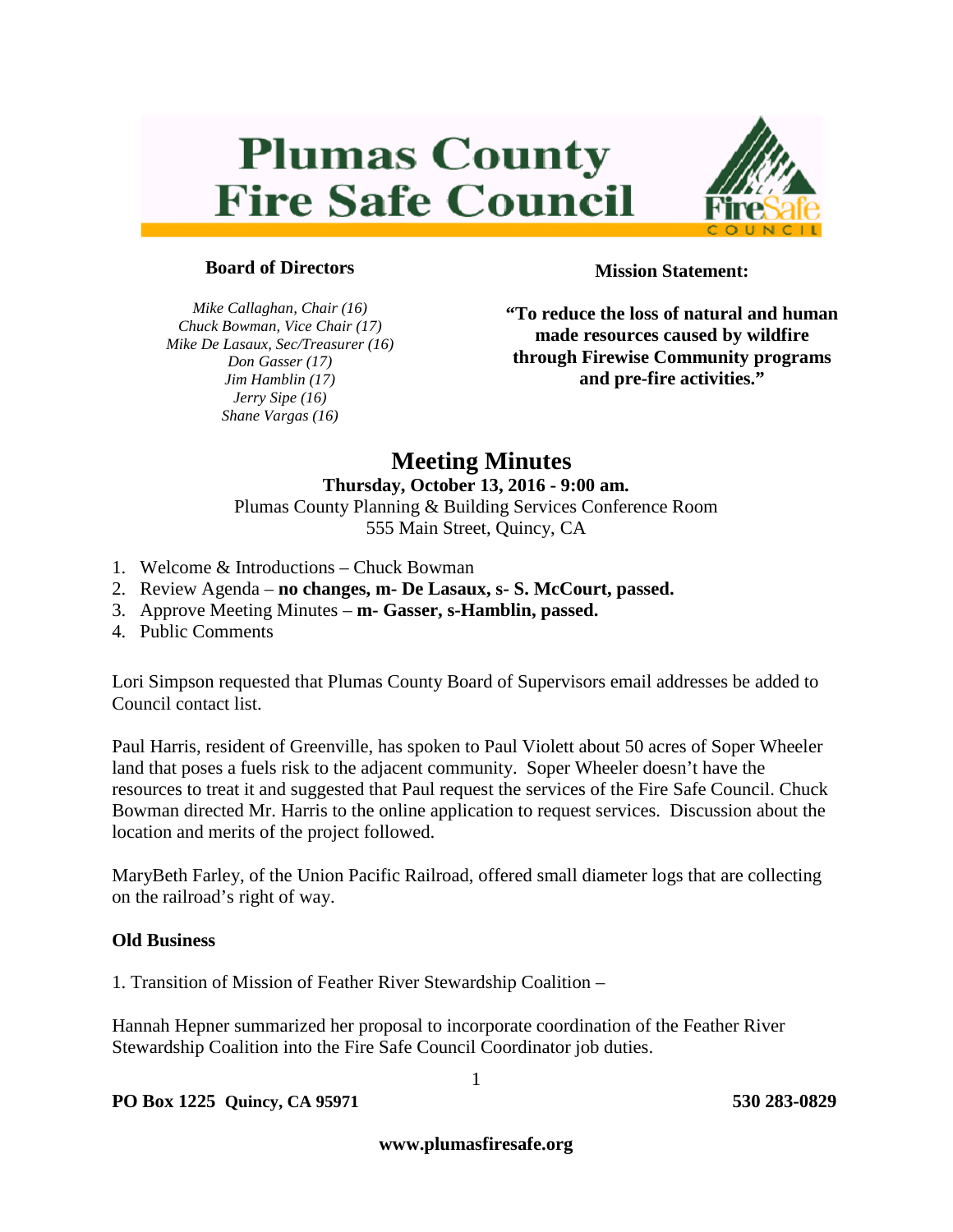John Sheehan gave a historical perspective and highlighted the three components necessary: Industry, the Forest Service, and the community. In the future there are other organizations and individuals who need to be involved.

Mike De Lasaux asked the council to consider what work is being sacrificed on private land if the FSC Coordinator is working on the Coalition.

Dan Martynn requested information regarding a budget for continuing the coalition. Hannah believes that the existing balance of \$10,000 from the RAC grant will be sufficient for the next year.

Ryan Tompkins added that the fiscal year has turned and that money once earmarked for the coalition has been reallocated. There may be still be funds available in the next fiscal year. Additionally, he highlighted the benefits of projects undertaken with PNF: the Forest Service does all of the contract prep, there is one landowner with the skills to do the work, and there is a large sum directed to the PC FSC and Plumas Corporation.

Mike De Lasaux mentioned that Title II funds may be available again once a RAC is formed. John Sheehan noted that these projects are completing DFPZs of the QLG. The projects remove non-merchantable materials and include burning. He suggests there is a need to get back to a situation where PNF is doing commercial removal.

## **Don Gasser – motion to accept the proposal as a means for going forward. Seconded. Vote by the council passed and was unanimous.**

# **Updates**

1. Plumas County Tree Mortality Task Force –

The first task force meeting convened last week. There was active discussion and consensus that we are not currently in a crisis state in Plumas County. The task force is developing a preventative Incident Action Plan (IAP), which will position us to respond in the event of a crisis. The IAP, with working group objectives, will be available at the next Council meeting. The next meeting of the TMTF is Wednesday November  $2<sup>nd</sup>$ .

2. Status of Current Grants –

Hannah Hepner confirmed with Sara Taddo Jones that C-road Narrows burning will be completed this fall. The Cutler Meadows project is nearly complete. The final report for 258 (Lee Summit, Dwyer Tree Farm) has been submitted. Danielle Bradfield (RPF #2808) has signed the contract for the East Shore Lake Almanor project. Parcel assessments will be conducted by Kyle Felker next week. The Hwy 70 project is still awaiting NEPA approval. Sara expects to have the contractor bids completed this fall and work to begin next spring. The hand thin treatments for American Valley have begun. Mastication work will begin once the archeological report is approved. The Dixie Valley project needs a contract addendum for the forester. The final Collection Agreement with the Forest Service for the Wolf/Grizzly project should be ready in November. A Tenancy Agreement for the Bucks Lake project is being drafted. We are still awaiting the grant agreement for the CA Fire Safe Council award to the Senior Disabled program. Mohawk Vista and Gold Mountain have been awarded Stevens Funds. The Gold Mountain project needs development. Discussion of the potential scope of work followed. Mike De Lasaux commented that we have had a hard time "keeping up" with

**PO Box 1225 Quincy, CA 95971 530 283-0829**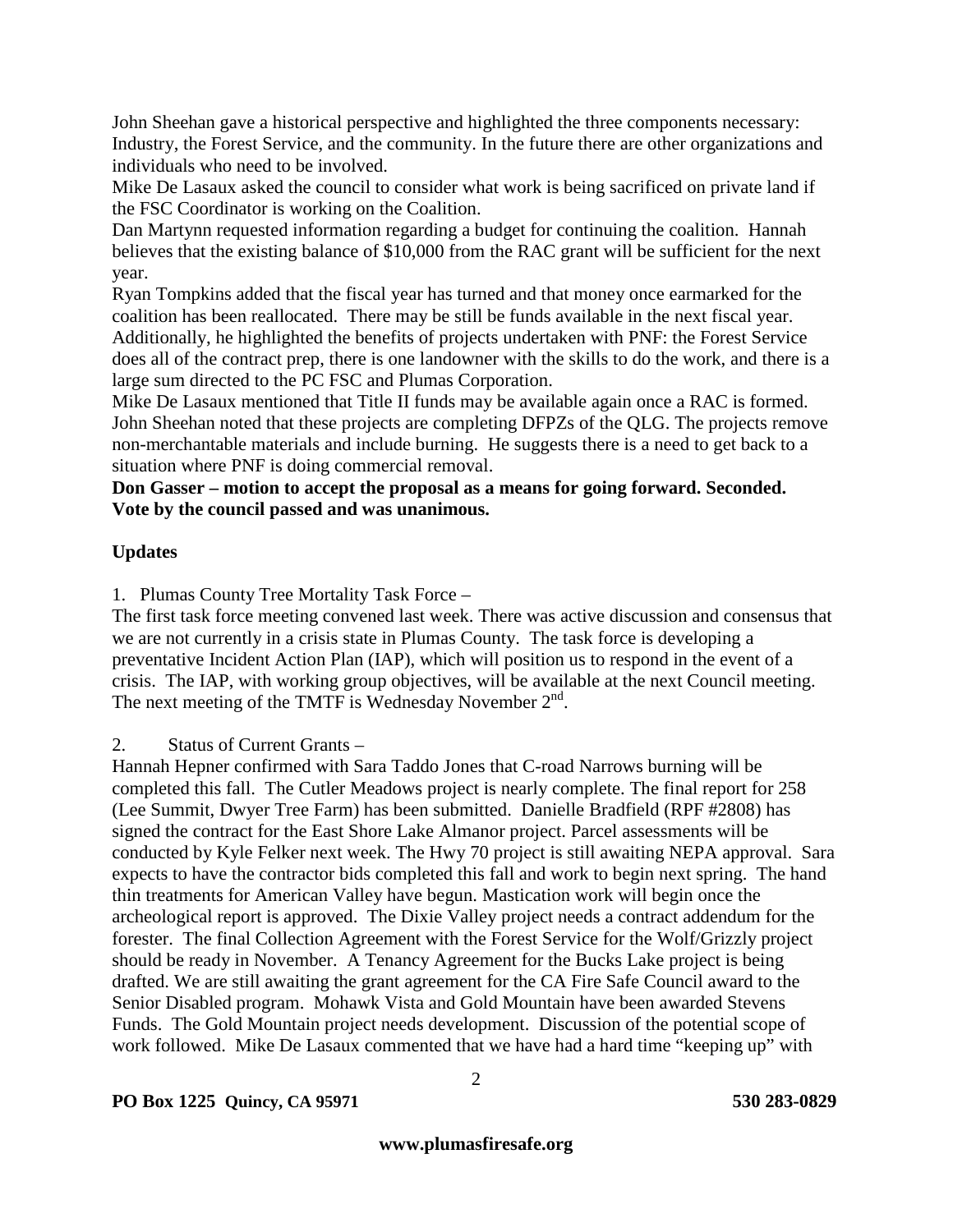Stevens funds as the projects have been limited by available RPFs, contractors, and Coordinator turnover. Therefore, projects should be well developed before submittal for grant funding.

2. Status of Grant Applications in Process -

Three SRA grants were submitted. They have been reviewed locally for completeness and returned to the State. Results should be announced in late Nov/early Dec.

- 4. Standing Reports and Discussion
	- Website Development Committee The website is ready and awaiting the domain changeover. There will be an announcement once it is live.
	- Senior/Disabled Defensible Space Assistance Program Mike McCourt said the program is slow this time of year, but applications continue to trickle in. He is writing the final report for the RAC funds.
	- Plumas County Office of Emergency Services (OES) Sue McCourt is incorporating social media. Cell phones need to be registered for CodeRed, landlines will receive alerts automatically. Lori Simpson added that the BOS wants people to keep landlines because cell coverage in the area is unreliable. Cary Curtis added that cell towers don't have back-up generators. Sue also shared that Plumas County GIS has useful maps at: Plumascounty.us under the GIS section.
	- CAL FIRE Don Gordon said inspectors will remain on duty until the end of the month and will return in April. It is a great time of year to do heavier maintenance and burning. On Friday (10/14) the burn restriction will be lifted for permit holders. Residents will still need to check with air quality for restrictions. Burning without a permit will be allowed in a few weeks time dependent on weather. Julie Ruiz added that 9am-3pm are the Air Quality Management recommended hours. Scott Rosikiewicz said that 260 applications were received by the state for SRA grant funding. Sean Delacour said that trucks will be staffed until Dec 31st. Don Gordon added that CAL FIRE can keep staff on if there is work for them to do as part of readiness measures due to the drought. Sean should be contacted to request crew assistance on projects. Mike De Lasaux asked if there was any follow-through with the projects that were prioritized at a prior Council meeting. Sean responded that, yes, they were and those involved were very happy with the outcomes. Mike D – Followed to say that these efforts are SRA funds coming back to the community and their success should be in the media. Additionally, the opportunity to utilize crews could be advertised. Discussion followed about potential projects that would benefit from CAL FIRE crews.
	- Northern Sierra Air Quality Management District is gearing up for first day of the burn season. The early ban lift is useful because burning ceases in American Valley after Nov 15<sup>th</sup>. They applied for an EPA grant in May for green waste collection and are still waiting to hear. In Portola, 75-80 woodstove updates have been installed. Julie has been collecting contact details for smoke sensitive people and has a list to contact people if burning is going to take place in their area.